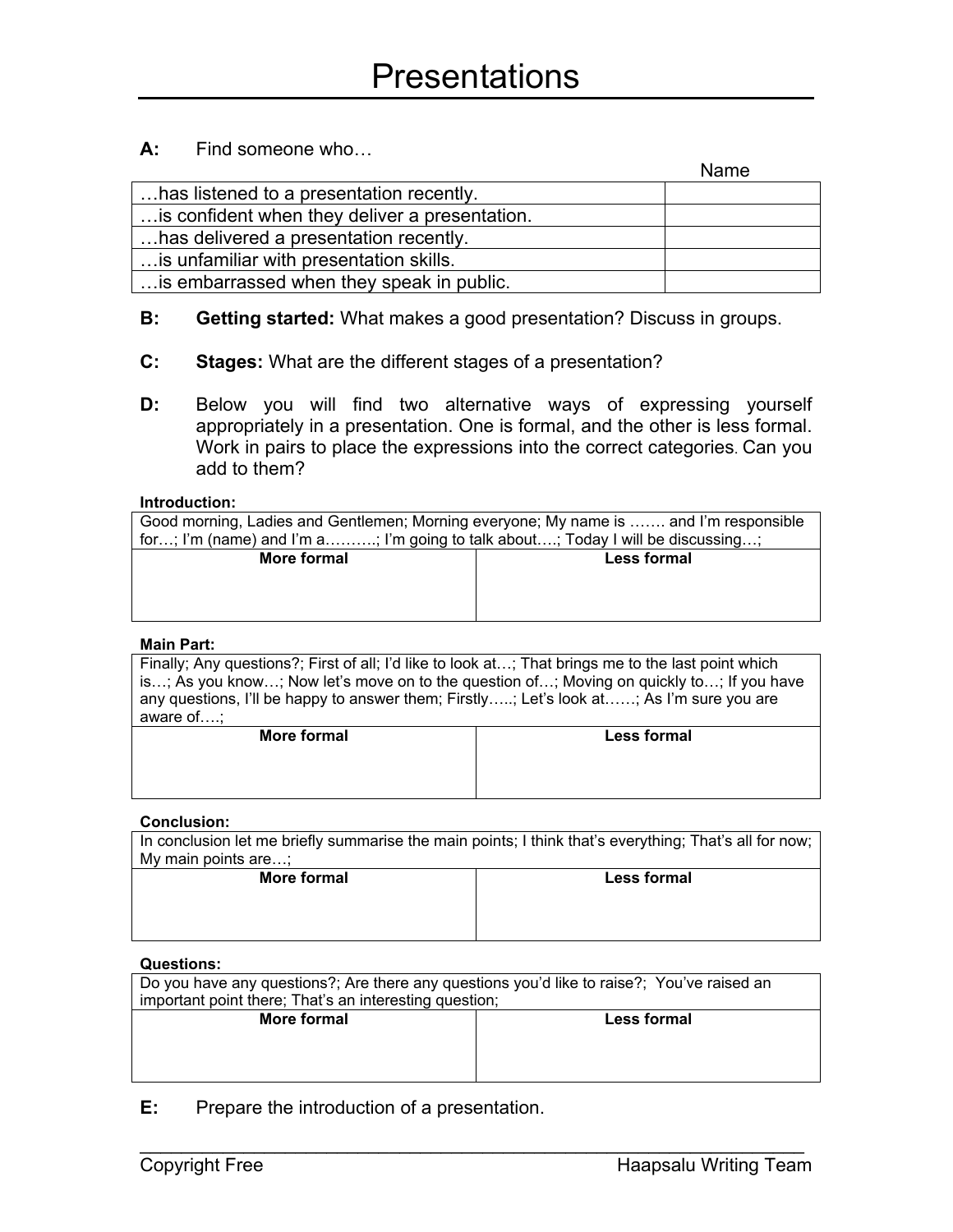## **Teacher's Notes**

**Summary:** To provide a framework for the duration of the course with regard to effective presentation skills.

**Preparation:**Photocopy text (one copy per student) – supplementary materials; make sets for 4/5 groups of stages of presentation – cut and laminate if possible

## **Procedure:**

- 1) Ss circulate and ask questions to as many other members of the group as possible. The objective is to 'find someone who…' and to get a different name in each box. Refer Ss to the instructions for section A. Short discussion at teacher's discretion.
- 2) Ask Ss what makes a good presentation. This could be in the form of a whole class debate or in small groups. At this stage, do not be judgmental.
- 3) Now tell Ss that you are going to give them some advice written by an expert. Ask them to read the text carefully. The text has been written to describe how **not** to do it, but do not tell the Ss this. Let them discover it. Hopefully a student will question the content early on.
- 4) Hold short feedback slot. What is the class opinion of the advice?
- 5) Ss work in groups. Give out OHT's and pens (if possible). Groups make a list of **good** advice based on the text (ie the opposite). One member of each group talks the Ss through their ideas in front of the class. Hold short feedback slot and give out copies of reference sheet
- 6) Refer to instructions for section C. Ask Ss what the different stages of a presentation are.
- 7) Give out sets of cut-up stages to each group. Ss put stages in order. Suggested order: *greeting, your name, your position, reference to audience, topic, brief overview, timing, when to ask questions, first thing, next thing, final thing, conclusion, summary, thanking the audience.* Note – *questions* and *personal input* are subjective and open to discussion.
- 8) Refer to instructions for section D. Ss complete tables.
- 9) Ss prepare the introduction to a presentation (greeting when to ask questions)

 $\mathcal{L}_\text{max}$  and  $\mathcal{L}_\text{max}$  and  $\mathcal{L}_\text{max}$  and  $\mathcal{L}_\text{max}$  and  $\mathcal{L}_\text{max}$  and  $\mathcal{L}_\text{max}$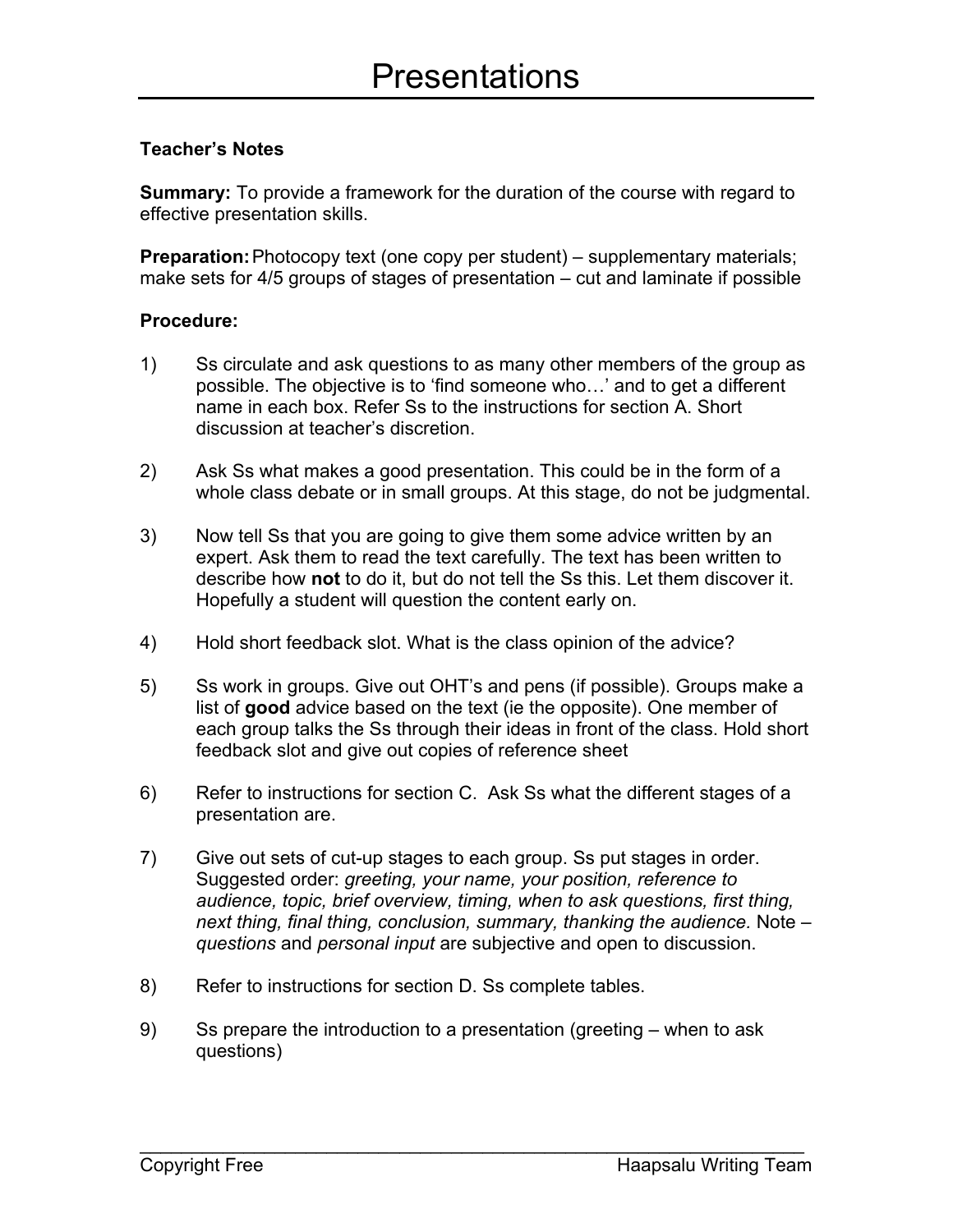# **Teacher's Notes – supplementary materials**

# **Text for section B – one for each group**

## **What makes a good presentation?**

Make sure you don't get up too early on the morning of your presentation. The evening before will have been busy, having dinner and drinks with people, so you need as much time as possible in bed to compose your thoughts. Don't worry about checking your equipment. Someone less important will be doing this for you.

Your audience is interested in you, so make sure you tell them about all your accomplishments during the introduction. It doesn't matter if you haven't prepared the first minute. After all, they are here to listen to you – the expert – so anything goes at the beginning.

Don't simplify your presentation too much. Show your superior intelligence by using long words, expressions and jargon. It is of no consequence if you pause or mumble – all the best university lecturers speak in this way. Your audience will be hanging on to your every word anyway.

Remember that humour is important, so you should prepare a few jokes. Anticipate much laughter – pause for applause! This will compensate for your lack of visual aids.

Last of all, make sure you have planned your exit strategy. The last thing you want is to have to answer questions from people who will never truly understand your point of view.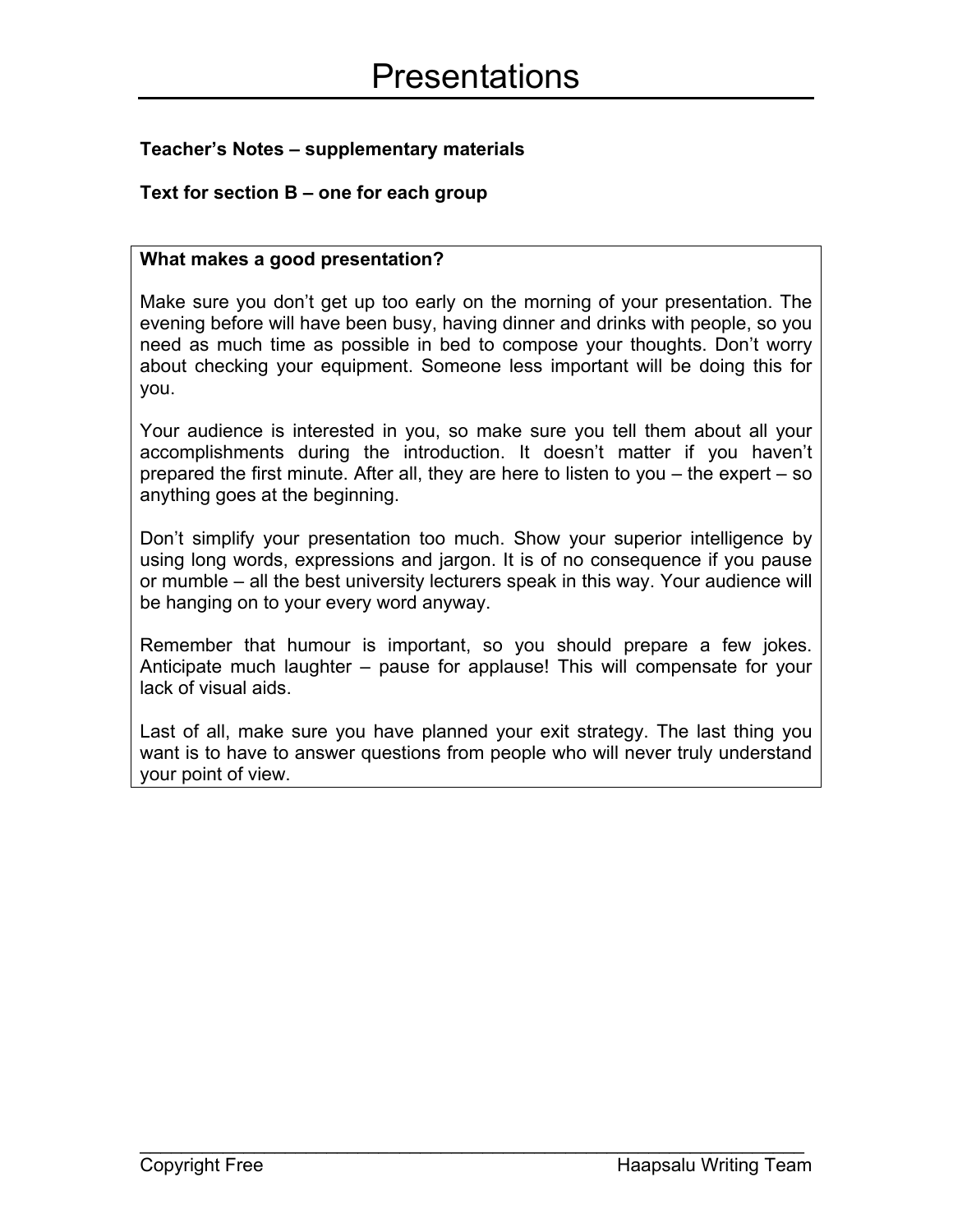# **Teacher's Notes – supplementary materials**

## **Reference sheet for Ss**

**Mark Powell's excellent book 'Presenting in English' (ISBN 1899396306) has a list of tips extracted below. The book contains explanations of these points and lots more.**

### **How to become a good presenter**

- 1) Leave nothing to chance
- 2) Know exactly how to start
- 3) Get straight to the point
- 4) Talk to your audience
- 5) Know what works
- 6) Remember the 4 C's be clear, concise, calm and confident
- 7) Speak naturally
- 8) Know your audience
- 9) Treat your audience as equals
- 10) Be yourself
- 11) Take your time
- 12) Don't make a special effort to be funny
- 13) Let your visual aids speak for themselves
- 14) Never compete with your visuals
- 15) Develop your own style
- 16) Enjoy the experience
- 17) Welcome questions from your audience

 $\mathcal{L}_\text{max}$  and  $\mathcal{L}_\text{max}$  and  $\mathcal{L}_\text{max}$  and  $\mathcal{L}_\text{max}$  and  $\mathcal{L}_\text{max}$  and  $\mathcal{L}_\text{max}$ 

18) Finish strongly